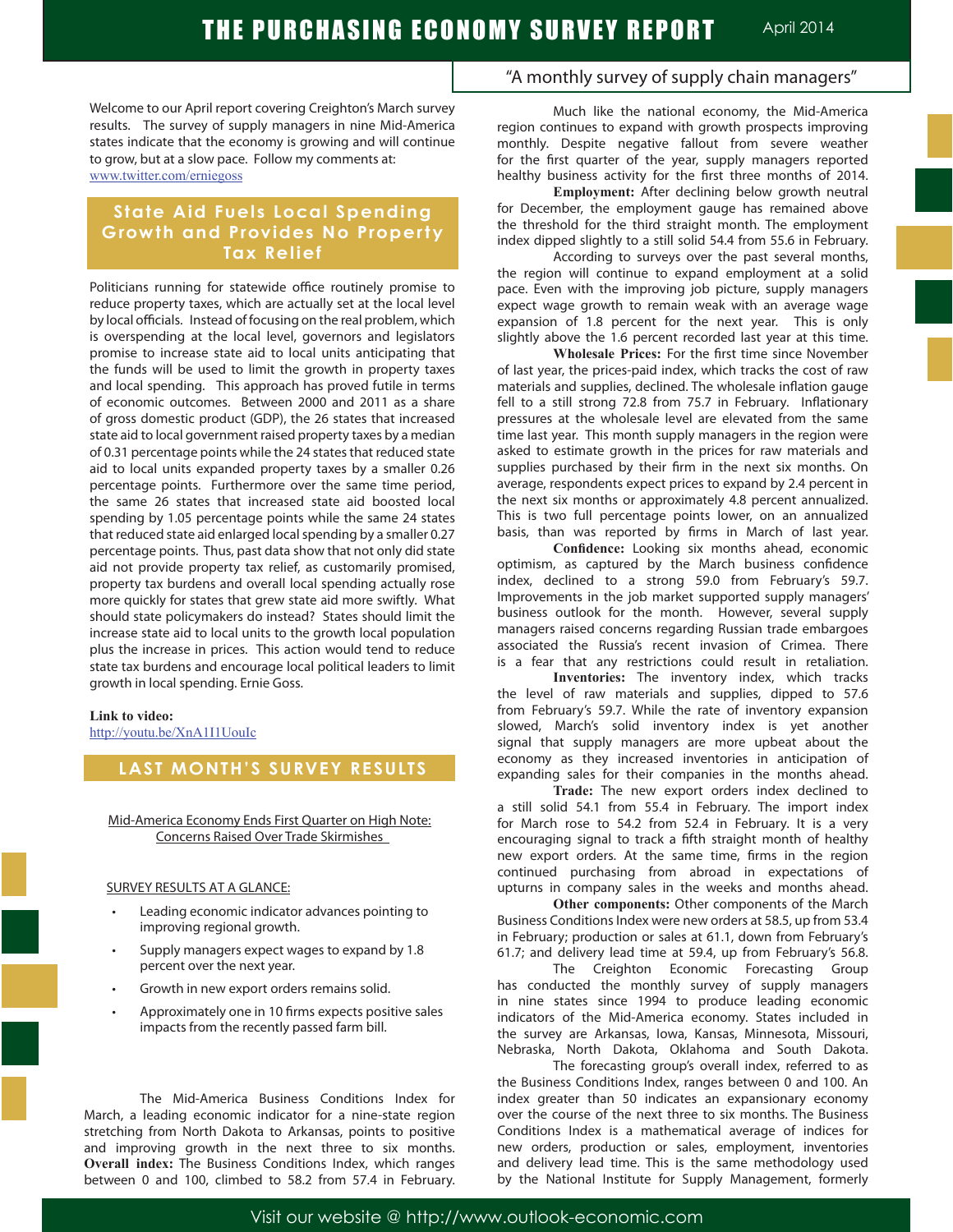the Purchasing Management Association, since 1931.

# **MID-AMERICA STATES**

#### ARKANSAS

The March overall index, or leading economic indicator, for Arkansas expanded to 62.6 from February's 55.1. Components of the index from the monthly survey of supply managers were new orders at 75.2, production orsales at 49.8, delivery lead time at 58.4, inventories at 78.5, and employment at 50.9. Arkansas construction activity continues to expand, but overall building activity remains well below pre-recession levels. Growth among business services firms more than offset pullbacks for nondurable goods manufacturers. Manufacturers continue to expand output via higher productivity and increases in hours worked and thus are not expanding employment at the point in time. I expect manufacturers and nonmanufacturers in Arkansas to add jobs at a healthy pace in quarter two of this year.

#### IOWA

Iowa's Business Conditions Index climbed to a regional high of 67.2 from February's 64.5, also a regional high. Components of the index from the monthly survey of supply managers were new ordersat69.4,productionorsalesat70.8,deliveryleadtimeat71.3, employment at 60.7, and inventories at 63.6. Both durable and nondurable manufacturers are adding jobs in the Iowa. Based on our surveys over the past several months, I expect manufacturers and nonmanufacturers to expand jobs and output at the higher rate in the second quarter of 2014. Exports will remain an important component of growth. Of the nine Mid-American states, Iowa's economy is the most dependent on exports.

#### KANSAS

The Kansas Business Conditions Index for March dropped to a still solid 54.6 from 55.1 in February. Components of the leading economic indicator from the monthly survey of supply managers were new orders at 41.2, production or sales at 67.0, delivery lead time at 49.9, employment at 51.0, and inventories at 63.6. Contrary to the rest of the region, nondurable goods producers in Kansas are expanding at a faster pace than durable goods manufacturers. Based on our survey results over the past several months, I expect the Kansas economy to expand jobs and overall economic activity for the second quarter of this year. However, this growth will be below that of the other eight states in the region.

#### MINNESOTA

For 16 straight months, Minnesota's Business Conditions Index has remained above growth neutral. The index advanced to 66.1 from February's 64.1. Components of the index from the March survey were new orders at 65.0, production or sales at 71.7, delivery lead time at 64.5, inventories at 74.8, and employment at 54.7. Expansions among Minnesota manufacturers and valueadded services companies continue to push the overall economy into a robust growth range. While not back to pre-recession levels, construction growth has been solid despite the severe weather.

#### MISSOURI

TheMarchBusinessConditionsIndexforMissourigrewto53.8from 53.6 for February. Components of the survey of supply managers in the state were new orders at 49.9, production or sales at 54.6, delivery lead time at 56.7, inventories at 53.6, and employment at 54.2. Durable goods producers, especially those tied to exports and motor vehicle manufacturing, are expanding jobs and overall economic activity at a healthy pace. I expect this growth to spill over into the broader economy in the next two quarters.

## "A monthly survey of supply chain managers"

#### NEBRASKA

For the fourth month Nebraska's overall index rose above 50.0. The index, a leading economic indicator from a survey of supply managers in the state, expanded to 54.8 from February's 53.9. Components of the index for March were new orders at 56.6, production orsales at 58.9, delivery lead time at 46.1, inventories at 53.2, and employment at 59.1. The pace of Nebraska growth is quickening. Nondurable goods manufacturers, including food processors, are expanding output and jobs while growth for durable goods producers has slowed to nil. I expect the overall Nebraska economy, including manufacturing, to expand over the next two quarters according to our survey results.

#### NORTH DAKOTA

North Dakota's leading economic indicator rose to 60.3 from February's 57.6. Components of the overall index from the monthly survey of supply managers for March were new orders at 60.0, production or sales at 55.5, delivery lead time at 66.1, employment at 64.4, and inventories at 55.8. Manufacturing growth remains positive. However, growth among firms tied to energy have once again begun to push overall state economy growth well above the pace of the region and the nation. Absent housing and labor shortages in portions of the state, North Dakota growth could be double its current pace according to our surveys over the past several months.

#### **OKLAHOMA**

After slipping below growth neutral in the third quarter of 2013, Oklahoma's Business Conditions Index has been pointing toward growth for the first half of 2014. The overall index, a leading economic indicator, advanced to 59.5 from February's 58.9. Components of the March survey of supply managers were new orders at 69.6, production or sales at 59.4, delivery lead time at 52.4, inventories at 56.4, and employment at 60.0. Food processors in Oklahoma are experiencing pullbacks in economic activity. Firms linked to vehicle manufacturers are benefiting from expansions among U.S. automobile production. Expansions among firms tied to energy are also pushing state growth higher.

#### **SOUTH DAKOTA**

After moving below growth neutral in November of 2012, South Dakota's leading economic indicator has been above growth neutral 50.0 each month since. The overall index from the monthly survey of supply managers expanded to 63.8 from February's 60.9. Components of the overall index for March were new orders at 63.0, production or sales at 75.3, delivery lead time at 50.3, inventories at 64.3, and employment at 65.9. There are more South Dakotans working than ever before. Manufacturers are growing jobs and output at a healthy pace. This is spilling over into the broader state economy. Based on our survey results, I expect the rate of growth to quicken in the months ahead.

## **THE BULLISH NEWS**

- For March, Creighton University's survey of supply managers and the national survey of supply managers point to improving growth for the first half of 2014.
- U.S. employers added 192,000 jobs in March and January/ February jobs gains were revised by +37,000.
- Real estate data provider CoreLogic said last week that prices for existing homes rose 12.2% in February from a year ago. That was up slightly from January's year-overyear pace of 12%. On a month-to-month basis, prices in February rose 0.8% from January.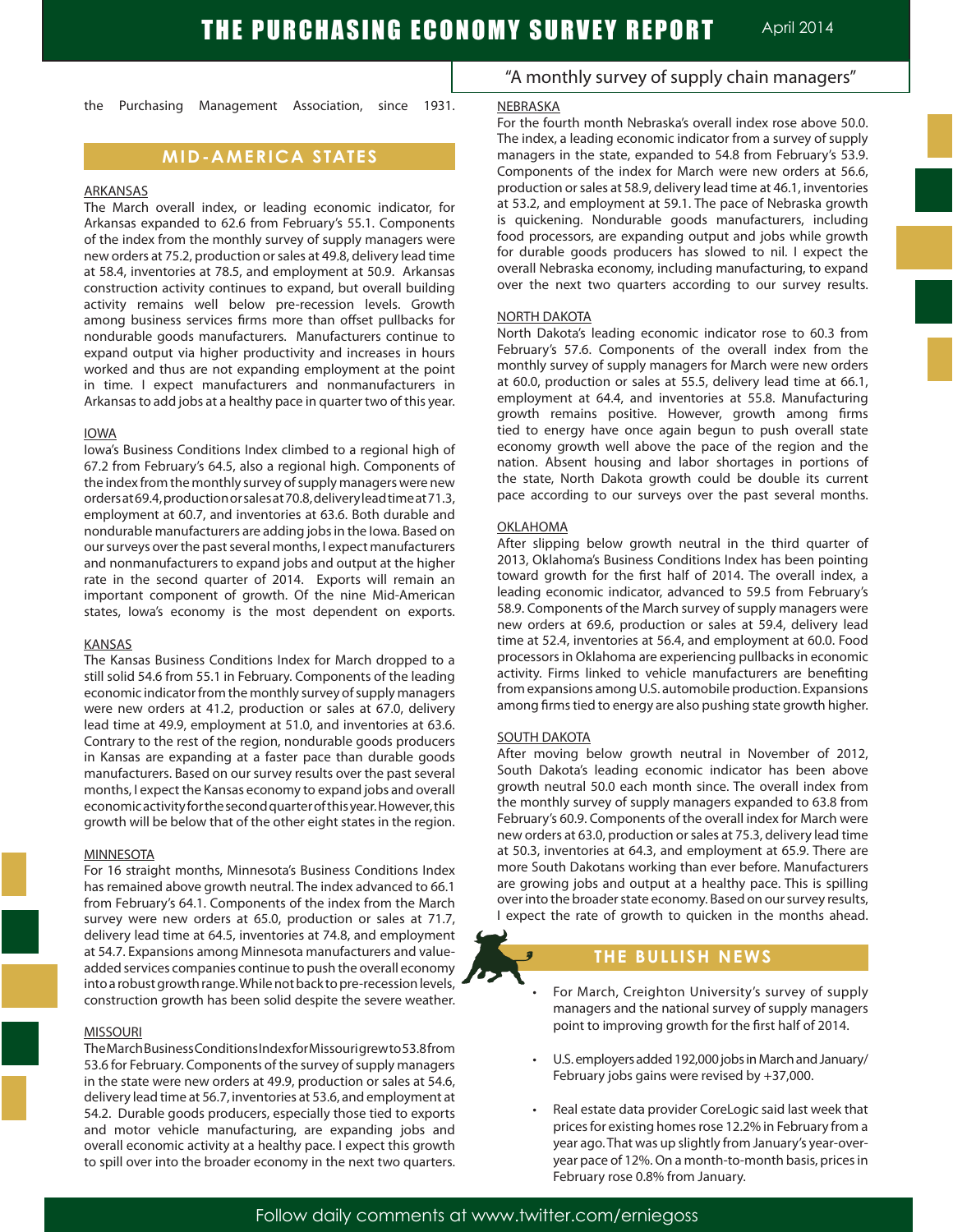Ĩ

# **THE BEARISH NEWS**

- The U.S. trade deficit climbed to \$42.3 billion in February, its highest level in 5 months.
- The percent of the working age population in the labor force remains at its lowest level since 1978.
- Over the last 12 months, hourly wages have grown by a puny 2.1%.

# **WHAT TO WATCH**

- CPIs: On May 15, the Bureau of Labor Statistics releases consumer price indices for April. A monthly increase of 0.2% or more will encourage the Fed to maintain and potentially reduce its monthly bond buying program. It will point to higher long-term interest rates. No change in short-term interest rates in 2014.
- 1st Quater GDP: On April 30, the U.S. Bureau of Economic Analysis will releaseQuarter 1 GDP. Annualized growth above 3.0% will be bad for bond prices resulting in even higher long-term interest rates.
- Jobs: On Friday May 24, the U.S. Bureau of Labor Statistics (BLS) will release employment report for April. Strong job additions (above 200,000) will result in long term interest rates rising more quickly.

# **THE OUTLOOK**

### FROM GOSS:

- • Short term interest rates will change very little, up or down, in 2014.
- The regional and U.S. economies to continue to improve for the 2nd Quarter 2014.
- Inflationary pressures to rise in the months ahead but to a still modest pace or approximately 2.2% annually.

### OTHER REPORTS:

National Association of Business Economics (March 2014). "Summary: "Despite a challenging start to the year in which adverse weather conditions will likely shave nearly one half of one percentage point from firstquarter real GDP growth, NABE's March 2014 Outlook Survey panel expects the pace of economic expansion to accelerate this year—and next," said NABE President Jack Kleinhenz, chief economist of the National Retail Federation. "The consensus of the panelists is that real GDP will advance at a weak 1.9% annualized rate in the first three months of the year but pick up by year end to a pace of more than 3%. On an annual average basis, real GDP growth is forecasted to increase from 1.9% last year to 2.8% this year, and to 3.1% in 2015. Conditions in a variety of areas—including labor, consumer, and housing markets—are expected to improve over the next two years, while inflation remains tame."

# "A monthly survey of supply chain managers"

# **Goss Eggs (Recent Dumb Economic Moves)**

 • The federal government continuesto incentivize leisure and punish work and educational advancement via a broken income tax system. For 2013, a two parent family with two children earning; the minimum wage-will pay no income taxes and get a refund of \$7,172; \$35,000 will pay no taxes and get a refund of \$4,092; \$45,000 will pay no taxes and get a refund of \$662; \$75,000 paid \$4,188 in income taxes; \$105,000 paid \$9,158 in income taxes; \$200,000 paid \$35,682 in income taxes; \$300,000 paid \$68,553 in income taxes.

Survey results for April will be released on the first business day of next month, May 1.

Follow Goss on twitter at http://twitter.com/erniegoss For historical data and forecasts visit our website at: http://www2.creighton.edu/business/economicoutlook/ www.ernestgoss.com